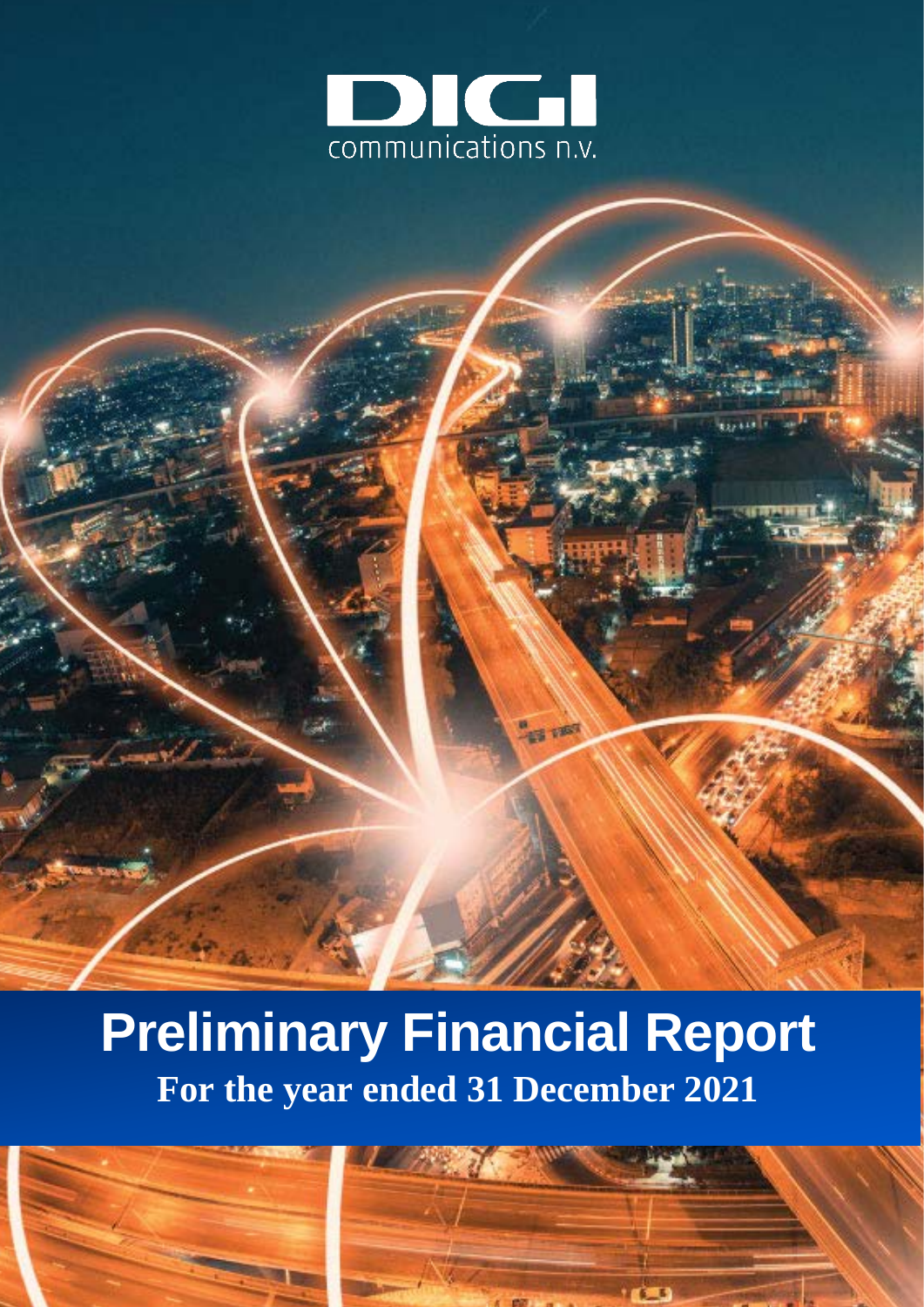

## **Table of Contents**

| PRELIMINARY CONSOLIDATED STATEMENT OF PROFIT     |  |
|--------------------------------------------------|--|
|                                                  |  |
| PRELIMINARY MANAGEMENT DISCUSSION AND ANALYSIS 6 |  |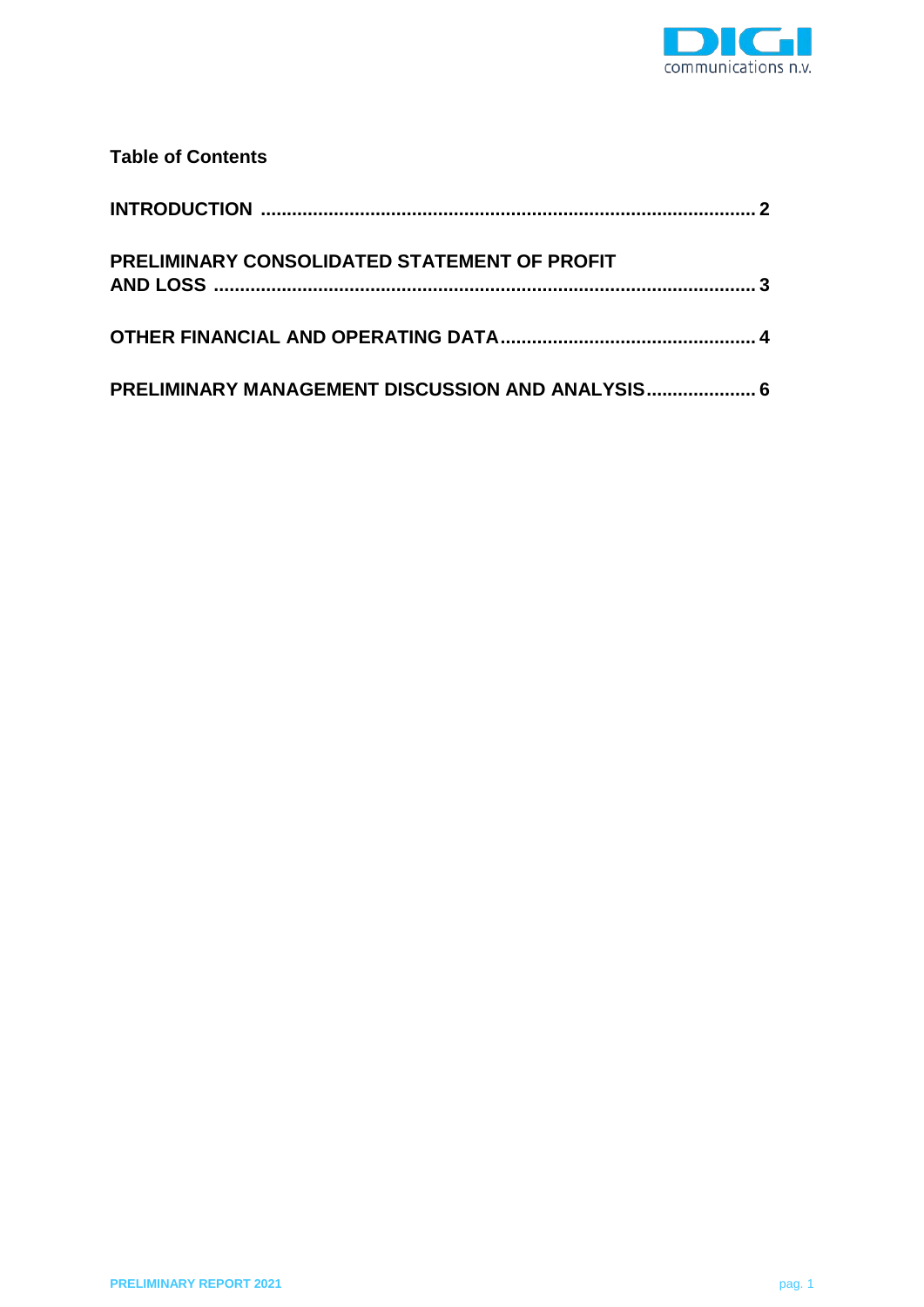## <span id="page-2-0"></span>**INTRODUCTION**

The consolidated financial information included in this Preliminary Financial Report is based on the Digi Communications N.V. ("Digi") Group's Unaudited IFRS Consolidated Financial Statements for the year ended 31 December 2021.

Financial and operational data from this Preliminary Financial Report are estimates. The final Annual Report for the year ended 31 December 2021 will include the final financial and operational data, which may vary significantly by reference to this Preliminary Financial Report. A final Annual Report will be released by Digi to the market as per the Financial Calendar announced on Bucharest Stock Exchange.

The Group's management is taking into consideration the change in accounting policy for Property, plant and equipment from fair value model to historic cost model as at 31 December 2021. The impact of voluntarily changing the policy is still under analysis at the current time.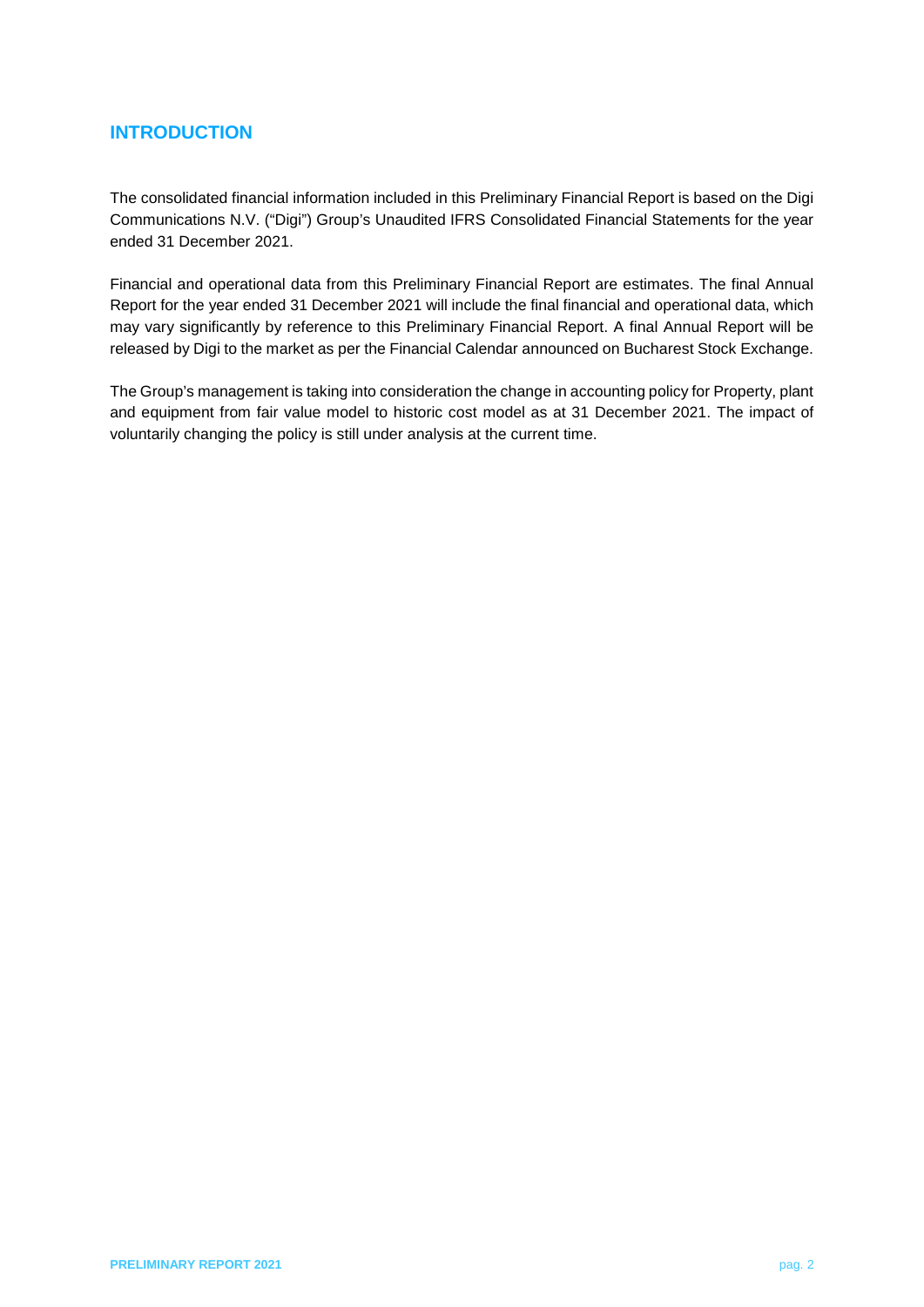## **DIGI COMMUNICATIONS N.V. Preliminary Summary Consolidated Statement of Profit or Loss**

**for the year ended as at 31 December 2021** *(all amounts are in thousand €, unless specified otherwise)*

<span id="page-3-0"></span>

|                                                       |                | 2021          | 2020       |
|-------------------------------------------------------|----------------|---------------|------------|
|                                                       | <b>Note</b>    |               |            |
| <b>Continuing operations</b>                          |                |               |            |
| Revenues <sup>(2)</sup>                               |                | 1,277,532     | 1,106,573  |
| Operating expenses <sup>(1)</sup>                     | $\overline{2}$ | (1, 107, 598) | (927,871)  |
| Other (expenses)/income                               | 3              | (417)         | 832        |
| Operating profit(1)                                   |                | 169,517       | 179,534    |
| Finance income                                        | 4              | 213           | 3,801      |
| Finance expenses                                      | 4              | (80, 966)     | (110, 940) |
| <b>Net finance costs</b>                              |                | (80, 753)     | (107, 139) |
| Profit before taxation from continuing operations (1) |                | 88,764        | 72,395     |
| <b>Discontinued operation</b>                         | 5              |               |            |
| Loss before taxation from discontinued operation      |                | (15, 236)     | (47,726)   |
| Profit before taxation (1)                            |                | 73,528        | 24,669     |

(1) The Group's management is taking into consideration the change in accounting policy for Property, plant and equipment from fair value model to historic cost model as at 31 December 2021. The impact of voluntarily changing the policy is still under analysis at the current time. As a consequence of the anticipated change, there will be significant impact on:

- Property, plant and equipment and Equity recognized in the Statement of Financial Position as at 31 December 2021 and comparative periods, and on
- Preliminary depreciation expenses included in the "Operating expenses" and preliminary deferred tax & income tax expense recognised in the Consolidated Statement of Profit and Loss as at 31 December 2021 and comparative period.

Therefore, the preliminary consolidated information presented above does not include an estimation of deferred tax and income tax and Net result of the year, nor the impact of this estimated change in policy.

The final results will be released by Digi to the market as per the Financial Calendar announced on Bucharest Stock Exchange.

(2) The result of the energy activity was presented in the Consolidated financial statements up to 31 December 2020 on a net basis. As of 31 December 2021, the results of the energy activity are presented on a gross basis, with full presentation as revenues and as operating expenses, respectively. The presentation of comparative information as of 31 December 2020 was restated accordingly, for comparability purposes.

These preliminary consolidated information as at 31 December 2021 are in the course of year-end audit. Significant adjustments and/or restatements of comparative information might occur until the issuance of the final consolidated financial statements. Therefore, the final results may vary significantly by reference to this Preliminary Financial Report.

**Serghei Bulgac, CEO**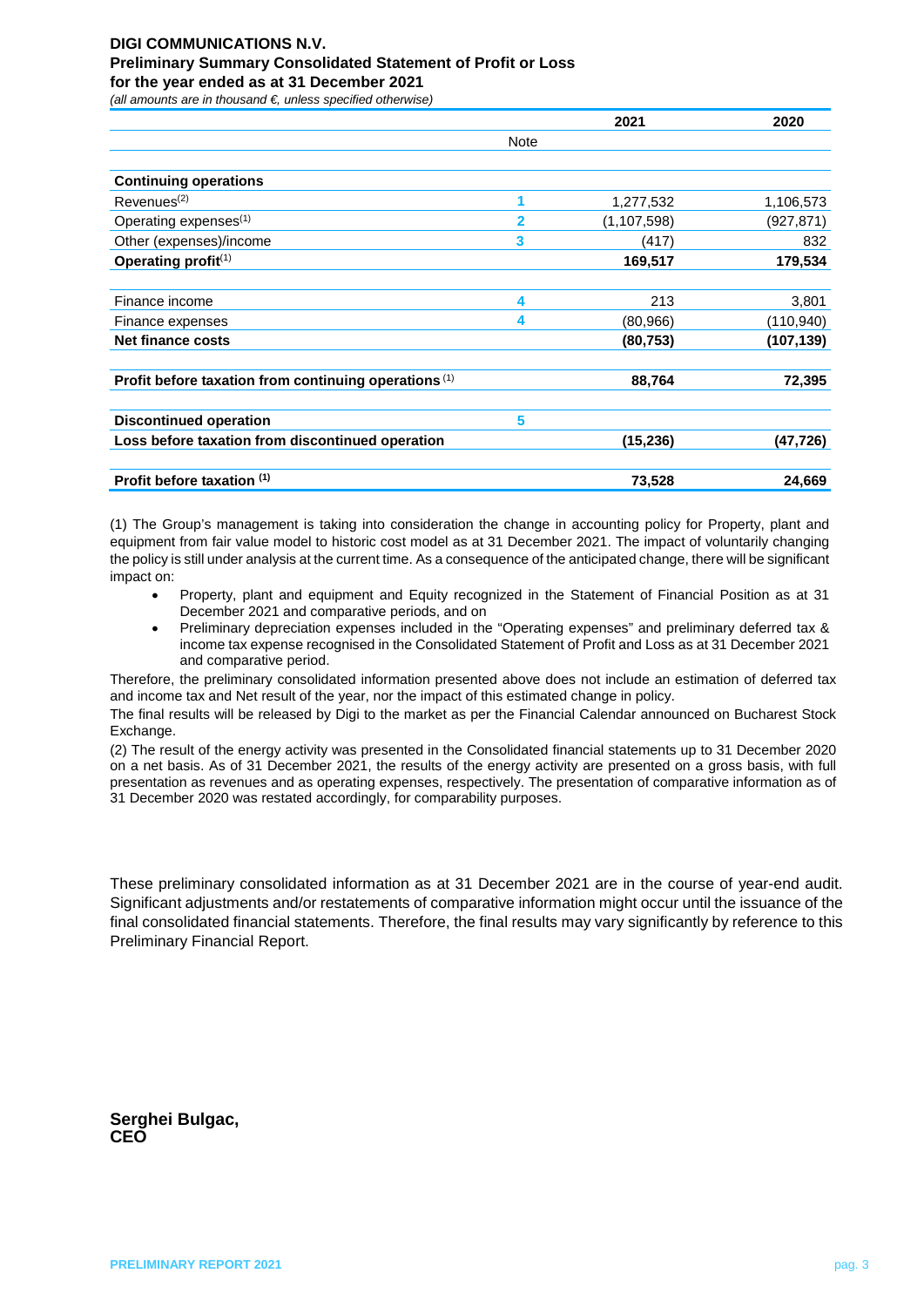

### <span id="page-4-0"></span>**OTHER FINANCIAL AND OPERATING DATA**

The following table shows Selected Financial Data and Ratios based on Digi group's consolidated financial data as at and for the years ended 31 December 2021 and 2020:

#### **Selected Financial Data and Ratios**

|                                          | As at and for the year ended |                                      |  |  |
|------------------------------------------|------------------------------|--------------------------------------|--|--|
|                                          | 31 December                  |                                      |  |  |
|                                          | $2021^{(6)}$                 | 2020                                 |  |  |
|                                          |                              | (€millions, unless otherwise stated) |  |  |
| <b>Revenues</b>                          |                              |                                      |  |  |
| Revenues from continuing operations      | 1,277.5                      | 1,106.6                              |  |  |
| Revenues from discontinued operation     | 194.7                        | 199.6                                |  |  |
| <b>Total Revenues</b>                    | 1,472.3                      | 1,306.1                              |  |  |
| <b>Adjusted EBITDA</b>                   |                              |                                      |  |  |
| <b>Continuing operations</b>             |                              |                                      |  |  |
| Adjusted EBITDA <sup>(1)</sup>           | 472.3                        | 425.8                                |  |  |
| Adjusted EBITDA Margin%                  | 37.0%                        | 38.5%                                |  |  |
| <b>Adjusted EBITDA excl. IFRS 16</b>     | 409.9                        | 374.2                                |  |  |
| Adjusted EBITDA (%) excl. IFRS 16        | 32.1%                        | 33.8%                                |  |  |
| <b>Discontinued operation</b>            |                              |                                      |  |  |
| Adjusted EBITDA <sup>(1)</sup>           | 52.6                         | 54.0                                 |  |  |
| Adjusted EBITDA Margin%                  | 27.0%                        | 27.0%                                |  |  |
| Adjusted EBITDA excl. IFRS 16            | 29.2                         | 30.9                                 |  |  |
| Adjusted EBITDA (%) excl. IFRS 16        | 15.0%                        | 15.5%                                |  |  |
| <b>Total</b>                             |                              |                                      |  |  |
| Adjusted EBITDA <sup>(1)</sup>           | 524.9                        | 479.8                                |  |  |
| Adjusted EBITDA Margin%                  | 35.7%                        | 36.7%                                |  |  |
| <b>Adjusted EBITDA excl. IFRS 16</b>     | 439.1                        | 405.1                                |  |  |
| Adjusted EBITDA (%) excl. IFRS 16        | 29.8%                        | 31.0%                                |  |  |
| Net debt & Leverage                      |                              |                                      |  |  |
| Total consolidated debt <sup>(2)</sup>   | 1,355.3                      | 1,072.5                              |  |  |
| Cash and cash equivalents <sup>(3)</sup> | 19.6                         | 6.5                                  |  |  |
| <b>Total consolidated net debt</b>       | 1,335.7                      | 1,066.0                              |  |  |
| Net Leverage Ratio <sup>(4)</sup>        | 3.0x                         | 2.6x                                 |  |  |
|                                          |                              |                                      |  |  |
| <b>CAPEX</b>                             | $455^{(5)}$                  | 371                                  |  |  |

*(1) Adjusted EBITDA includes the impact of IFRS 16, in total amount of €85.8 million.*

*(2) Total debt presented is as per the Senior Notes covenants (excluding IFRS 16 impact). It includes interest bearing loans and borrowings (non-current), interest bearing loans and borrowings (current), derivative financial liabilities, other long term liabilities, financial leases and excludes accrued interest.*

*(3) Cash and cash equivalents as at 31 December 2020, as reported in the Consolidated financial statements issued on 6 April 2021, was in amount of €10.6 million and included €4 million of cash equivalents regarding cash in transit from payments from collection intermediaries. As at 31 December 2021 such payments collected by intermediaries will be presented as part of Trade and other receivables. The presentation of comparative information as at 31 December 2020 in the table above was restated accordingly, for comparability purposes.*

*(4) Represents the ratio between total net debt and Adjusted EBITDA over a given period, as per the Senior Notes covenants.*

*(5) CAPEX excluding telecommunication spectrum licenses prices paid for acquisition or renewal in 2021 in Romania (€67.7 million) and for acquisition in Portugal (€33.8 million).*

*(6) Unaudited.*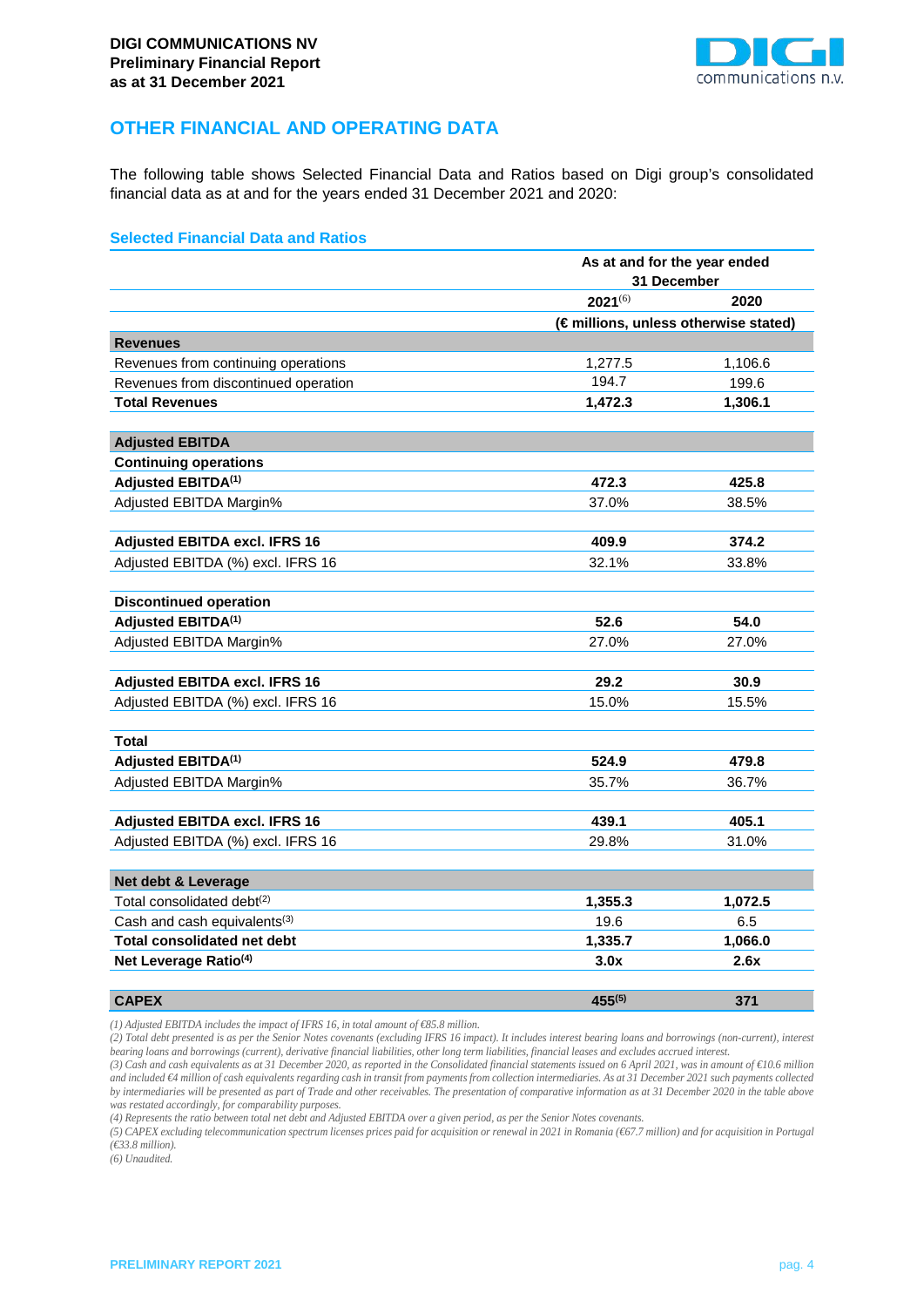The following table shows our revenues generating units (RGUs) by geographic segment and business line and average revenue per unit (ARPU) by geographic segment as at and for the years ended 31 December 2021 and 2020:

|                                                  | As at and for the year ended<br>31 December |        |
|--------------------------------------------------|---------------------------------------------|--------|
| (RGUs: thousands; ARPU: € period)                | 2021                                        | 2020   |
| Group                                            |                                             |        |
| <b>RGUs</b>                                      | 20,460                                      | 18,136 |
| <b>ARPU</b>                                      | 5.7                                         | 5.7    |
| <b>Continuing operations</b>                     |                                             |        |
| Romania                                          |                                             |        |
| <b>RGUs</b>                                      |                                             |        |
| Pay TV(1)                                        | 5,129                                       | 4,733  |
| Fixed internet and data <sup>(2)</sup>           | 3,782                                       | 3,313  |
| Mobile telecommunication services <sup>(3)</sup> | 4,177                                       | 3,680  |
| Fixed-line telephony <sup>(2)</sup>              | 984                                         | 1,044  |
| ARPU <sup>(4)</sup>                              | 4.8                                         | 4.9    |
| <b>Spain</b>                                     |                                             |        |
| <b>RGUs</b>                                      |                                             |        |
| Fixed internet and data                          | 480                                         | 204    |
| Mobile telecommunication services <sup>(3)</sup> | 2,972                                       | 2,334  |
| Fixed-line telephony                             | 165                                         | 72     |
| ARPU <sup>(4)</sup>                              | 9.7                                         | 9.9    |
| Other <sup>(5)</sup>                             |                                             |        |
| <b>RGUs</b>                                      |                                             |        |
| Mobile telecommunication services <sup>(3)</sup> | 324                                         | 251    |
| ARPU <sup>(4)</sup>                              | 6.9                                         | 7.8    |
| Discontinued operation(6)                        |                                             |        |
| <b>RGUs</b>                                      | 2,447                                       | 2,505  |
| ARPU <sup>(4)</sup>                              | 5.9                                         | 5.9    |

*(1) Includes RGUs for Cable television and DTH services.*

*(2) Includes residential and business RGUs.*

*(3) Includes mobile telephony and mobile internet and data RGUs.*

(4) ARPU refers to the average revenue per RGU in a geographic segment or the Group as a whole, for a period by dividing the total revenue of *such geographic segment, or the Group, for such period to the RGUs number.*

*(5) Includes Italy*

*(6) Hungarian operations were sold in January 2022. As at 31 December 2021 respective RGUs and ARPUs are presented as discontinued operation.*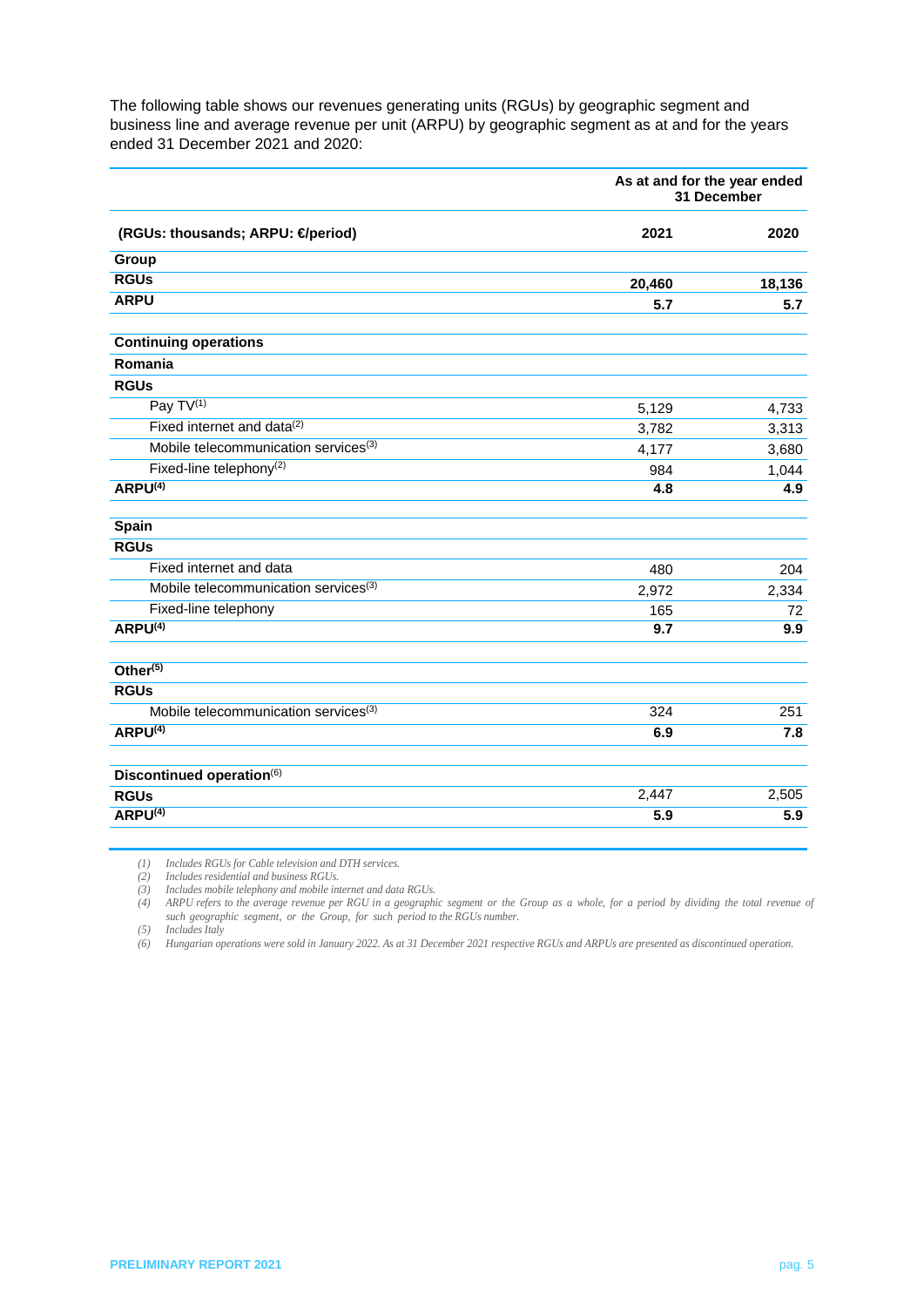#### <span id="page-6-0"></span>**PRELIMINARY MANAGEMENT DISCUSSION AND ANALYSIS**

Main variations are explained below:

#### **1. Revenues**

<span id="page-6-1"></span>Our revenue for the year ended 31 December 2021 was €1,472.3 million, compared with €1,306.1 million for the year ended 31 December 2020, an increase of 12.7%, out of which revenues from continuing operations for the year ended 31 December 2021 were €1,277.5 million, compared to €1,106.6 million for the year ended 31 December 2020, an increase of 15.4%.

The result of the energy activity was presented in the Consolidated financial statements up to 31 December 2020 on a net basis. As of 31 December 2021, the results of the energy activity are presented on a gross basis, with full presentation as revenues and as operating expenses, respectively. The presentation of comparative information as of 31 December 2020 was restated accordingly, for comparability purposes.

Group RGU's increased from 18.1 million (out of which RGU for continuing operations were 15.6 million) as at 31 December 2020 to 20.5 million (out of which RGU for continuing operations were 18.0 million) as at 31 December 2021 (an overall increase of 13% and an increase of 15% for continuing operations), main contributors to the growth being Romanian's fixed internet and mobile services RGUs, as well as Spain's mobile RGUs.

#### <span id="page-6-3"></span><span id="page-6-2"></span>**2. Operating expenses**

Our total operating expenses for the year ended 31 December 2021 were €1,310.3 million, compared with €1,136.1 million for the year ended 31 December 2020, an increase of 15.3%, out of which operating expenses from continuing operations for the year ended 31 December 2021 were €1,107.6 million, compared with €927.9 million for the year ended 31 December 2020, an increase of 19.4%.

Operating expenses grew in line with business development. We recorded increases in salaries and utilities expenses during the year.

- The Group's management is taking into consideration the change in accounting policy for Property, plant and equipment from fair value model to historic cost model as at 31 December 2021. The impact of voluntarily changing the policy is still under analysis at the current time. As a consequence of the change, there will be significant impact on:
	- Property, plant and equipment and Equity recognized in the Statement of Financial Position as at 31 December 2021 and comparative periods, and on
	- Preliminary depreciation expenses included in the "Operating expenses" and preliminary deferred tax & income tax expense recognised in the Consolidated Statement of Profit and Loss as at 31 December 2021 and comparative period.

Therefore, preliminary depreciation expenses included in the "Operating expenses" presented above for year ended 31 December 2021 may vary significantly compared to final results which will be included in the Annual report for year ended 31 December 2021.

#### **3. Other income/expenses**

We recorded €0.4 million of Other expenses in the year ended 31 December 2021, compared to Other expenses of €2.7 million in the year ended 31 December 2020.

For the year ended 31 December 2021, Other expenses include accrued expenses for the period related to share option plans which are expected to be non-recurring.

For the year ended 31 December 2020, Other expenses include the net result from the sales of Invitel's operations in selected locations, as well as the net result for share option plans vested and expected to be non-recurring.

#### **4. Net finance expenses**

<span id="page-6-4"></span>**PRELIMINARY REPORT 2021** pag. 6 We recognized net finance expenses of €88.0 million in the year ended 31 December 2021, compared with net finance expenses of €142.7 million in the year ended 31 December 2020, a decrease of 38.3%, out of which net finance expenses from continuing operations for the year ended 31 December 2021